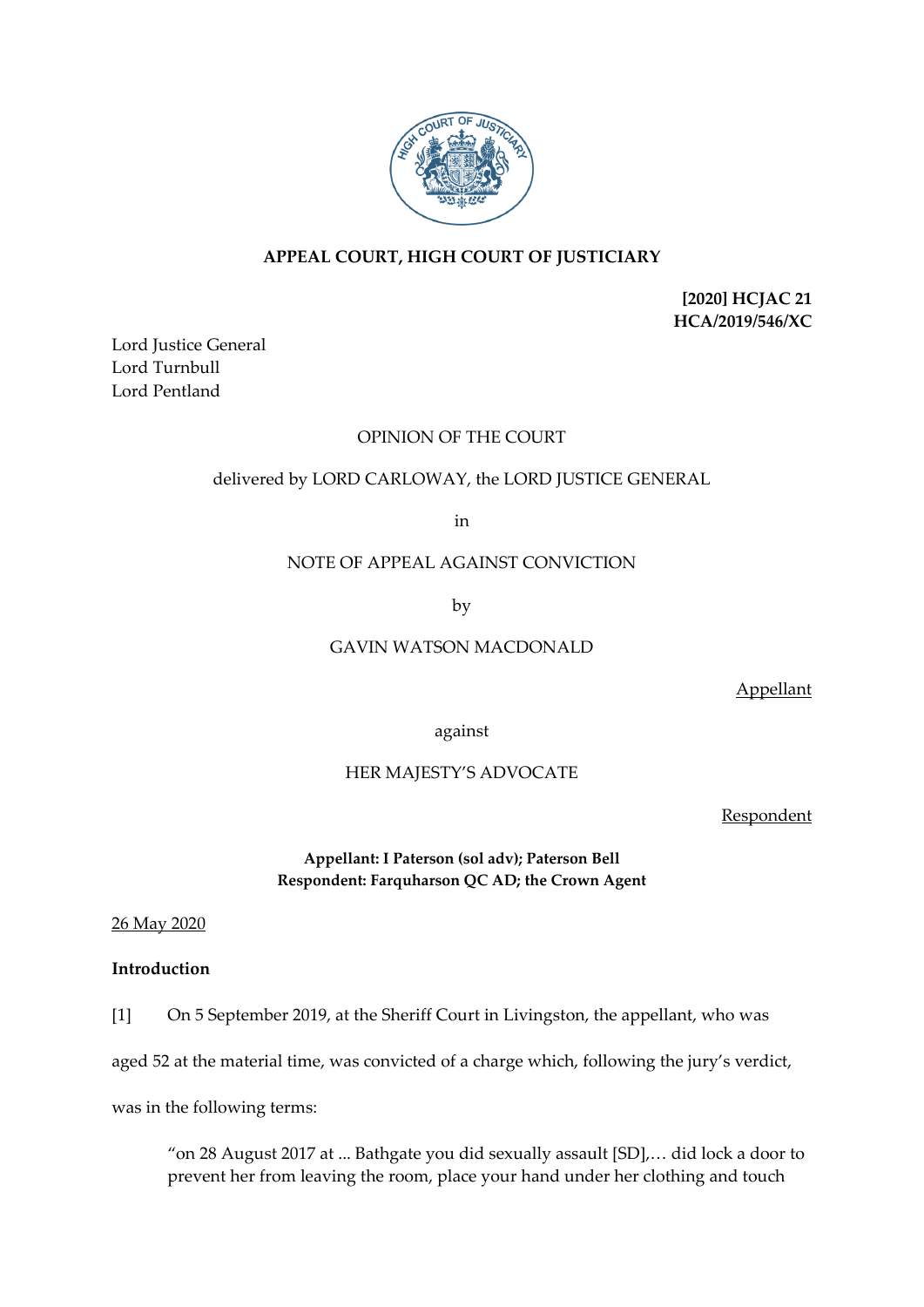her breasts, make comments of a sexual nature towards her, bite her on the body, seize her by the hair and pull her backwards onto a bed, lean on top of her, straddle her and pin her to the bed, put your fingers in her mouth and push her head to the side, attempt to kiss her on the mouth, pull her towards you, rub your body and penis against her body and sexually penetrate her vagina with your fingers to her injury; CONTRARY to sections 2 and 3 of the Sexual Offences (Scotland) Act 2009".

The jury deleted a part of the libel which alleged that the assault had been carried out with intent to rape. On 26 September 2019, the appellant was sentenced to 27 months imprisonment.

[2] Leave to appeal has been granted only in respect of one ground of appeal; whether the sheriff's references to the complainer as a "victim" at certain parts of his charge were such as to constitute a miscarriage of justice. However, the case raises a number of issues in relation to the conduct of sexual offences trials in general. In particular, first, it highlights deficiencies in the procedure for the determination of applications under section 275 of the Criminal Procedure (Scotland) Act 1995. Secondly, it focuses sharply questions of what may be put to a complainer in cross-examination. Thirdly, once again, it concerns what may be said in a defence jury speech in relation to an accused's "position" when no evidence has been led to demonstrate what that position might be. Fourthly, the appeal concerns the duties of the presiding judge or sheriff in controlling the proceedings, especially in relation to unwarranted attacks upon the character of a complainer, and in formulating the charge to the jury relative to the live issues at trial. It must be said *in limine* that the manner in which this trial proceeded gives rise to real causes of concern.

## **Pre-trial procedure**

[3] The case was a straightforward one involving a single accused and one charge of a single sexual assault with attempt to rape. There were 14 witnesses listed; three civilian, two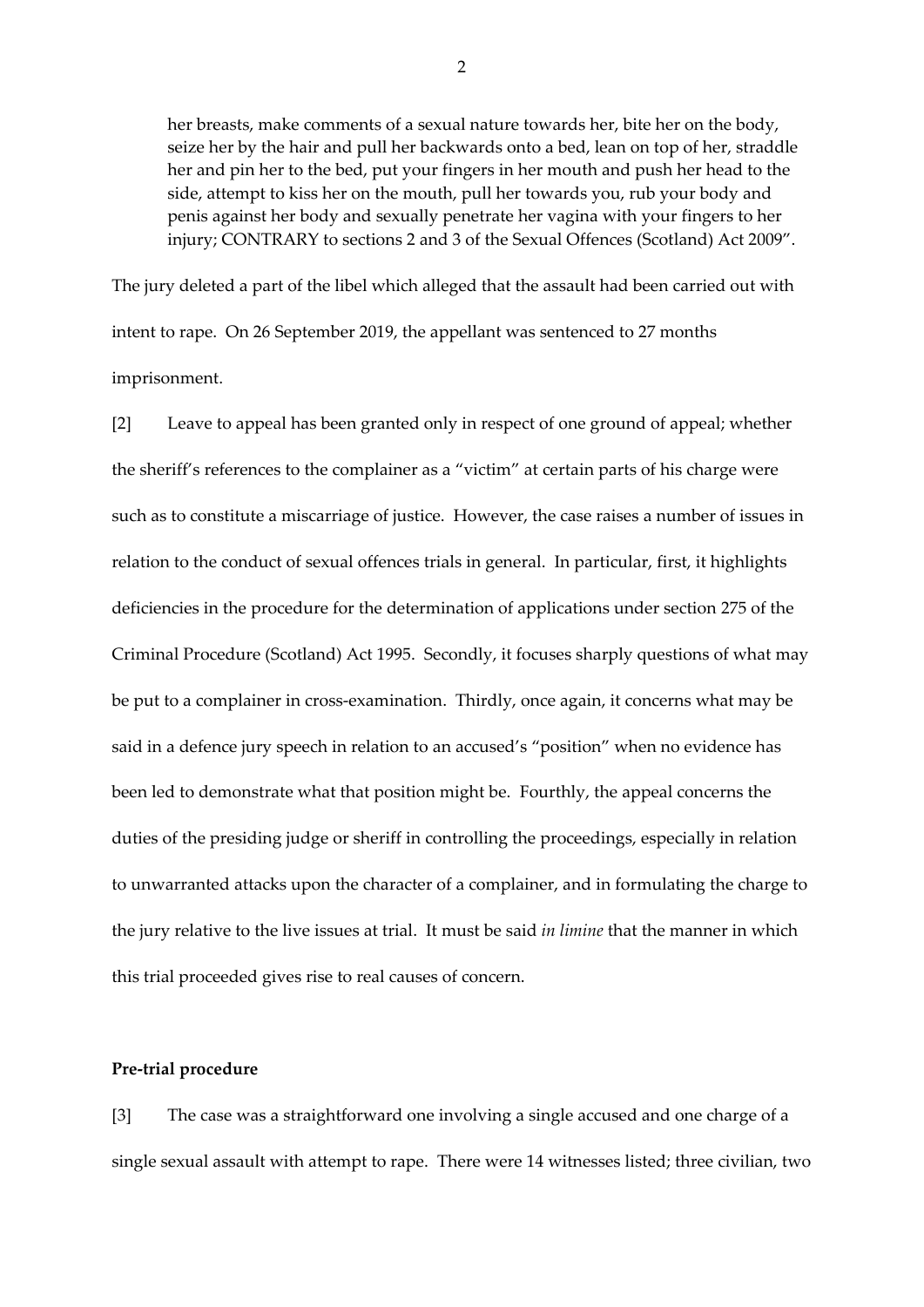forensic scientists, a Forensic Medical Examiner and eight police officers. Notwithstanding the nature of the case, the First Diet was "adjourned" on three occasions. The reasons for the repeated adjournments are difficult to fathom in context of the duty to fix a trial diet. The first FD was on 4 March 2019. This was adjourned on 25 March "to allow disclosure to take place". The new FD was adjourned until 21 May because the defence required to precognosce the FME and to instruct an expert. The relative minute records that "a section 275 Application may be lodged also". This FD was adjourned until 17 June "to allow the Crown to consider the previously lodged section 275 application". Eventually, at the fourth FD a trial diet was fixed for 2 September. The minute records that the court "allowed an amended section 275 application to be lodged and noted the application as being unopposed by the crown".

[4] The section 275 application, which is dated 16 May, stated that the defence wanted to adduce evidence that, *inter alia*: (a) at some time in the weeks preceding the date libelled, the complainer was injured as a result of climbing out of a window at her flat whilst heavily intoxicated and falling from a roof; (b) on another occasion during these weeks, the complainer had been involved in a physical altercation with her boyfriend, namely PW, which "could have resulted in her sustaining injuries"; and (c) at the time of the alleged sexual assault, the complainer and the appellant had consumed cocaine together".

[5] There is no record of the section 275 application having been judicially considered or determined. At the trial the parties, and the sheriff, appear to have proceeded on the basis that it had been granted.

[6] In terms of a joint minute it was agreed that, on the date libelled, the appellant had "sexually digitally penetrated the vagina of" the complainer at the address libelled. Swabs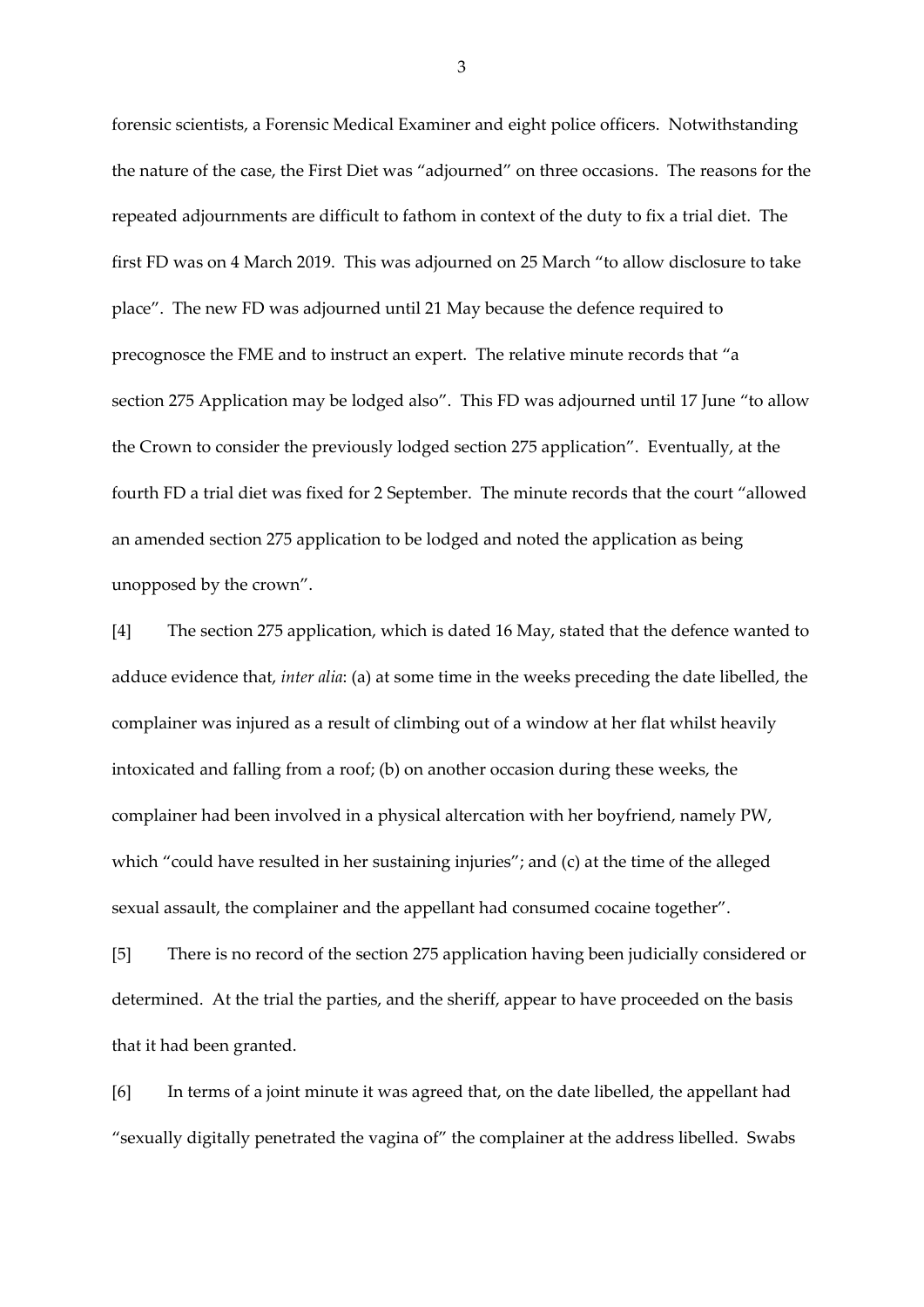of the appellant's hands had revealed the presence of the complainer's DNA. The appellant lodged a special defence of consent.

## **The trial**

### *The evidence*

[7] At the trial, there were only five witnesses: the complainer, two of her female friends, the FME and a police officer.

[8] The complainer was 24 years old. She was employed as an administrative assistant. She was in a relationship with PW and had been since May 2016. PW lived on the top floor of the house forming the *locus*. The appellant also lived in one of the rooms on the top floor. The complainer stayed with PW intermittently, and used his room sometimes when he was away working. She did not know the appellant well.

[9] According to the complainer, on the evening of 28 August, she had been out socially with a female friend, DR, who seems to have also stayed in another room in the house along with a male friend. The complainer and DR consumed several glasses of vodka, tequila shots and prosecco. They returned to PW's room, where they changed into nightwear. The complainer was wearing a T-shirt and pants. They sat down in the room which DR occupied. The complainer described herself as just "happy". The company ran out of cigarettes. The complainer was aware that the appellant had cigarettes. She went to his room to see if she could borrow any. She was invited in by the appellant. She sat on the edge of his bed and had a cigarette with him. There was some friendly conversation and talk about a potential operation which the complainer might need. At one point she lifted up her T-shirt and showed the appellant certain surgical scars on her abdomen.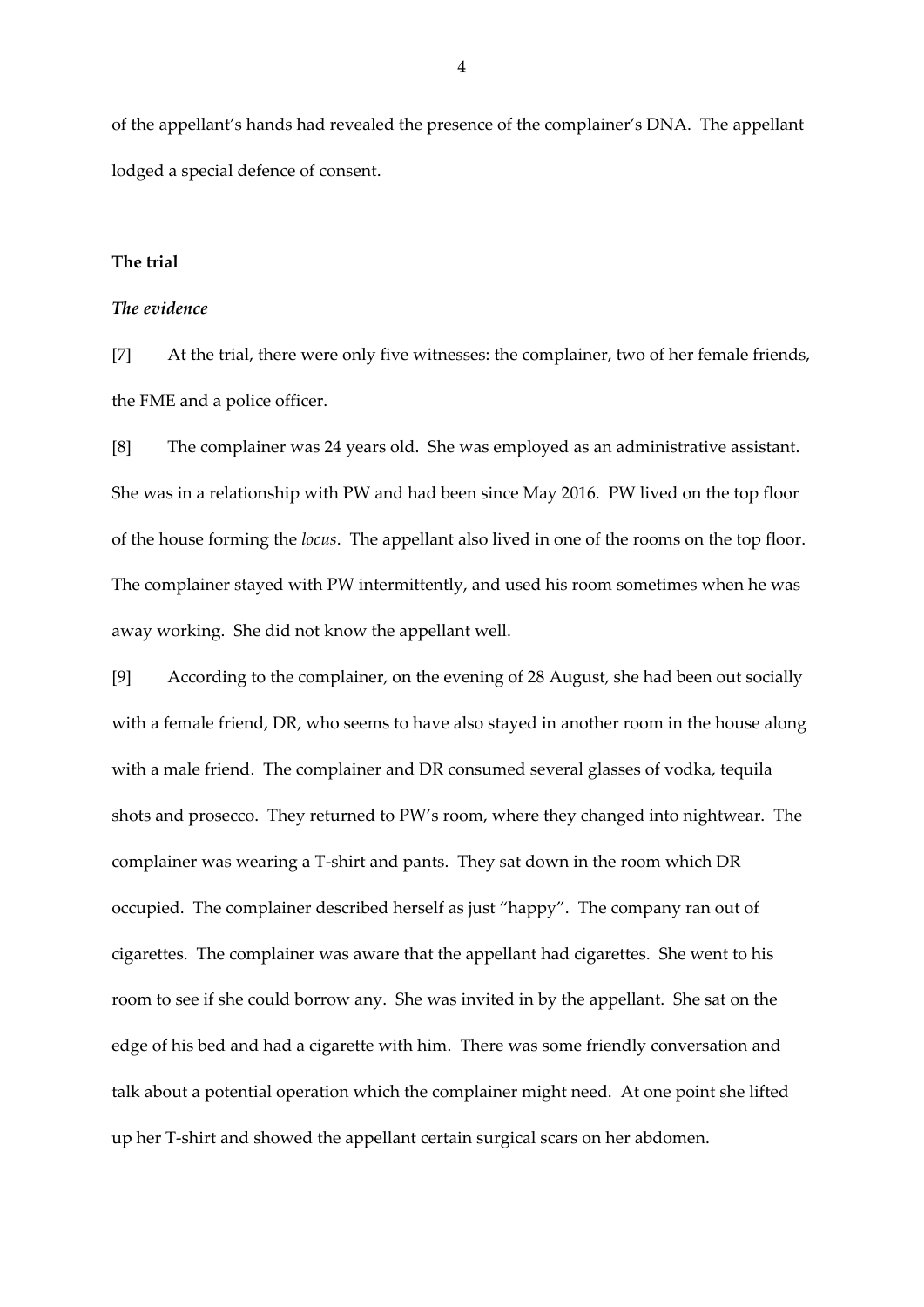[10] The appellant got up and locked the door. He then attacked the complainer as libelled. She had been saying "No". He pulled her hair and bit her on the back. She ended up lying on the bed. He inserted his fingers into her vagina. The complainer was pushing his legs in an effort to get away, but the appellant kept going. When he stopped, the appellant said to her, "Whatever happens in this room, stays in this room". She said to him, "Please don't tell" PW, "because she felt so ashamed". She had not consented to anything which the appellant had done. She had been crying.

[11] The complainer returned to PW's room and then went back down to the room where DR and her friend were. She could not tell them what had happened to her until DR took her back up to PW's room. The complainer broke down and told DR that the appellant had touched her when she had not wanted him to do so. She had previously tried to phone PW. She had sent him a text which said that something "really bad" had happened. She then texted some of her female friends saying, "Please someone help". She felt sick and was in a panic. She ran outside to PW's car. She phoned another friend, namely EV. She drove to EV's house. The complainer was upset and crying. She stayed with EV for a couple of hours and told her what had happened. She then got back into the car and went to the police station to report the incident.

[12] The complainer was medically examined. She described herself as having bruises on her legs, arms, thighs and knees. They had occurred during the incident. She had a bruise to her inner thigh, which had been caused when the appellant was trying to force her legs apart and insert his fingers into her vagina. She had a mark where she had been bitten. Since the incident she had been suffering from anxiety and panic attacks.

[13] In cross-examination, it was put to the complainer that she had consented to the sexual activity. It was put to her that she had initiated it. After she had returned to the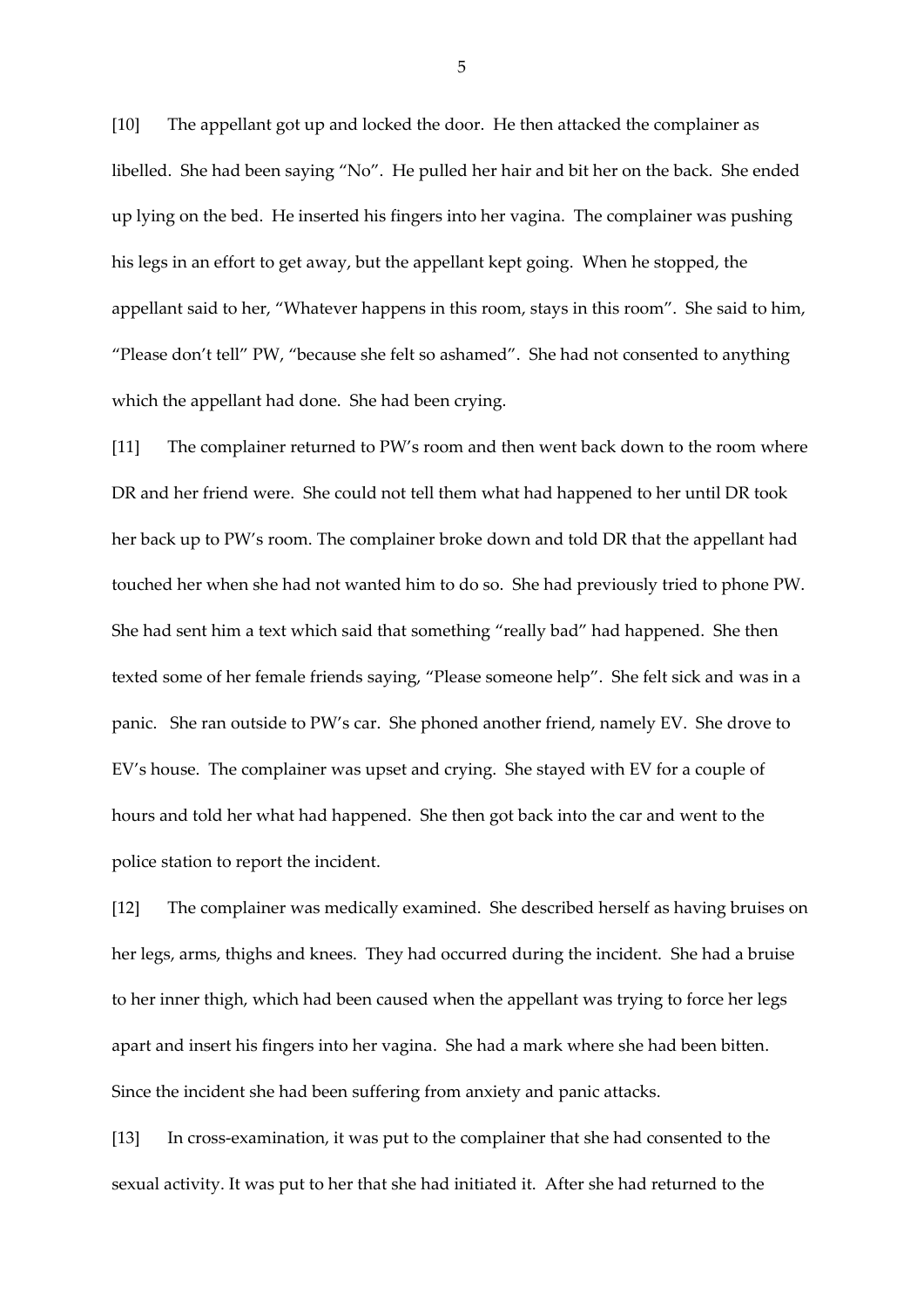house, she and DR had showered together. There was questioning about whether the complainer had been wearing only a thong and a crop-top. The complainer said that her Tshirt was of a normal length. It was put to her that she had consumed cocaine with the appellant, It was alleged that she had brought the cocaine with her. It was she who had locked the door when she entered the appellant's room. This was all denied by the complainer. It was suggested to her that the appellant had said, "You'd better go now before we do something we will regret". This too was denied. It was put to the complainer that she had told DR that she had kissed someone and had some "lines" with him. This was suggested repeatedly and denied throughout. It was put to her that there had been an incident in the week before the incident, during which she had to be restrained after having tried to hit PW with a mobile phone. She denied that and tried to explain that there had been an incident of a different nature, but she was not permitted to give an account of that episode. Throughout her cross-examination, the complainer was upset and frequently crying. She was particularly distressed at the suggestions involving cocaine.

[14] There was reference to the complainer and the appellant having discussed an incident, which had occurred some months previously, when the complainer had jumped out of a window following an altercation with PW. Yet another line was about a comment in the complainer's Facebook profile, where she had stated "I don't know how I always wake up with random bruises". She said that she was accident prone, but that the bruises were not strange because their causes were known.

[15] EV gave evidence about the complainer's distress and her account of the incident afterwards. This had started when she had been woken up by text messages, one of which said "Help" and had a crying emoji. This was at about 3.00am. At about 4.50am, the complainer had called her and asked if she could come round. She did so. She was in "quite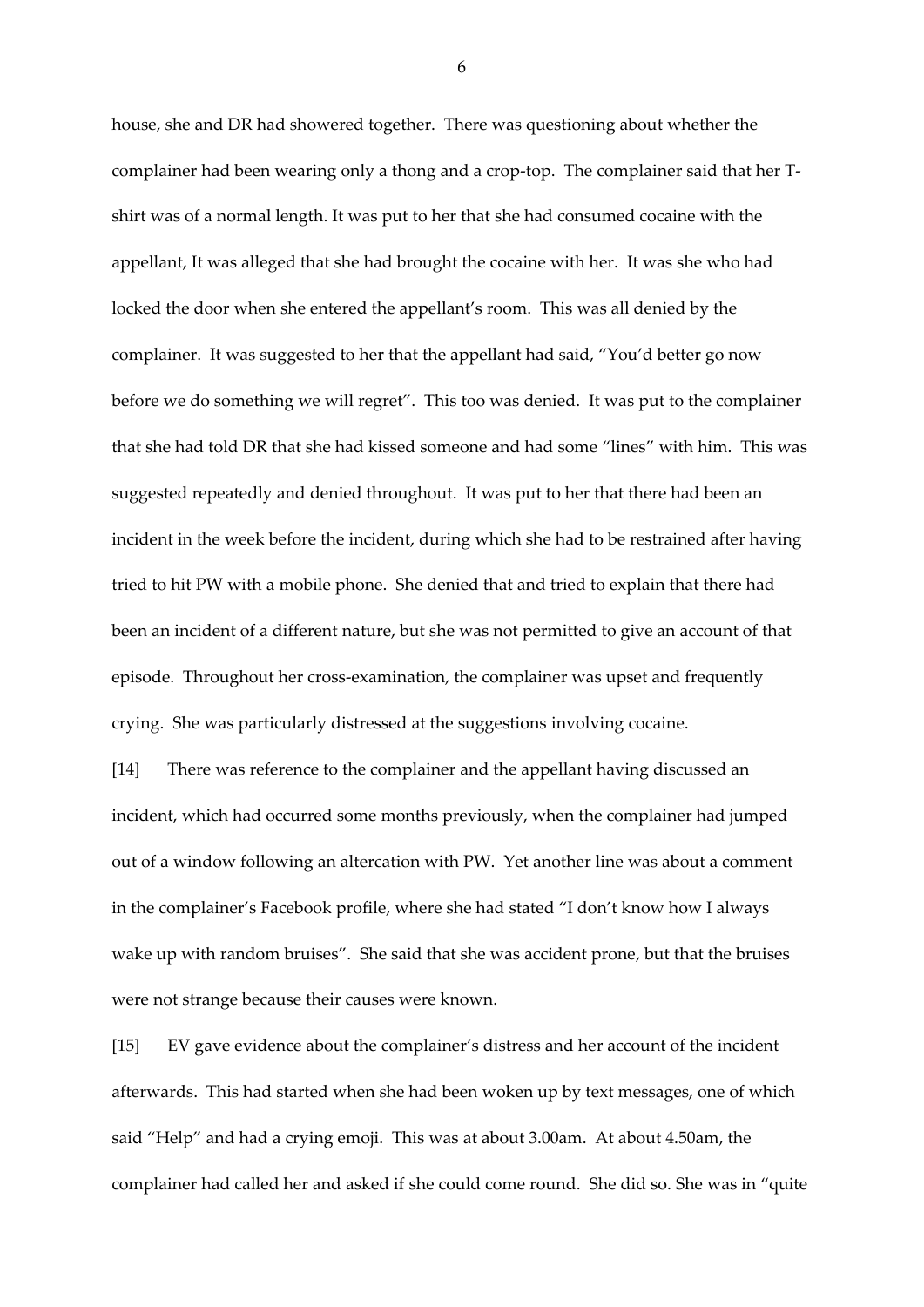a state". Her hair was dishevelled. She was wearing a T-shirt and Adidas shorts of knee length. She had no shoes. She was pale and shaking. The account given to EV was in line with the complainer's testimony.

[16] DR described herself and the complainer as "pretty drunk". The complainer had been wearing a T-shirt and Adidas shorts. DR had fallen asleep. She was woken later by the complainer banging on her door. She described the complainer as seeming "ok". The complainer was on her phone for a while. They had gone up to PW's room, because the complainer had said that she wanted to speak to her privately. The complainer's body was shaking. She told DR that she needed to get out of the house. She was agitated and frantic. The complainer did not tell her what was wrong. On the way back downstairs, the complainer had stopped her and said, "He raped me". She had not been agitated before speaking to PW on the phone. The complainer had told her that she had gone for a "fag and some lines".

[17] The FME spoke to various injuries. She said that the alleged bite mark was not typical of a bite mark, but more like a graze, although teeth could have caused that injury. The bruises were difficult to age, but were recent, having been caused within one or two, or possibly three, days. There was fingertip bruising to the inner aspect of the complainer's thigh, consistent with someone gripping that part of the body and attempting to keep the complainer's legs open.

### *Defence speech*

[18] The appellant's law agent began by asserting to the jury that the complainer had panicked when she thought that what she had done would be found out. She had therefore lied about what had happened. He explained that the appellant had agreed in the joint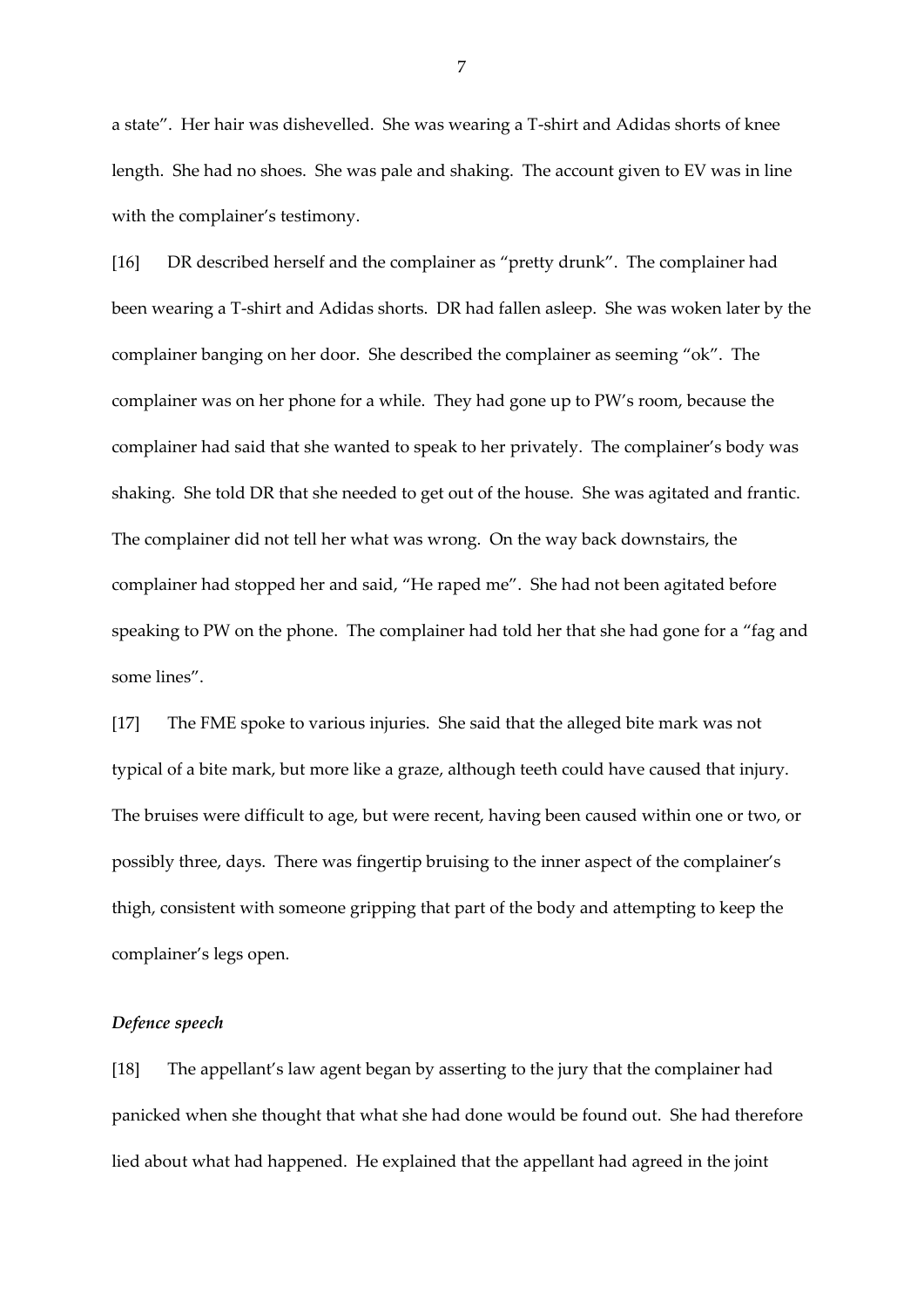minute that there had been digital penetration, which was in line with his special defence. He then continued:

"We know she was lying and we know why. She was so worried that her boyfriend would find out what she had done that she sought to defend herself by saying that what did happen was without consent, the truth being she had gone to [the appellant's] room where she had consensual sexual contact which he had brought to an end and she was worried that he would tell people so she made this allegation".

[19] At other stages, the law agent repeated his assertion that the complainer had engaged in consensual sexual behaviour and had been concerned about being found out by her boyfriend, hence her distress. He asserted that what had happened was what she had wanted to happen. He reminded the jury that she had not screamed, shouted or scratched his eyes out. He then posed the question:

"Does this fit more with him saying you better go before we do something we regret?"

[20] The law agent addressed what he suggested was the true reason for the complainer's

distress by posing another question:

"Was she upset because she had been sexually assaulted or because through a cocaine fuelled fog she realised that through her actions she would lose the boyfriend she loved?"

He referred to the complainer arriving at her friend's house in a distressed condition and

posed a further question:

"Is she upset by what has happened or whilst heavily intoxicated through drink and drugs? Does she fear the perceived repercussions of her consensual actions?"

Under a chapter of his speech which he entitled "Drugs", the agent said the following:

"Whilst no one will condone the use of drugs ... it pales into insignificance alongside the serious allegations being made by [the complainer]. Some of you may have thought during the trial 'Well, so what if they took cocaine' and that may be right but it represents another example of [the complainer's] lies. If she is prepared to lie about that how can we trust what she says to convict beyond reasonable doubt? And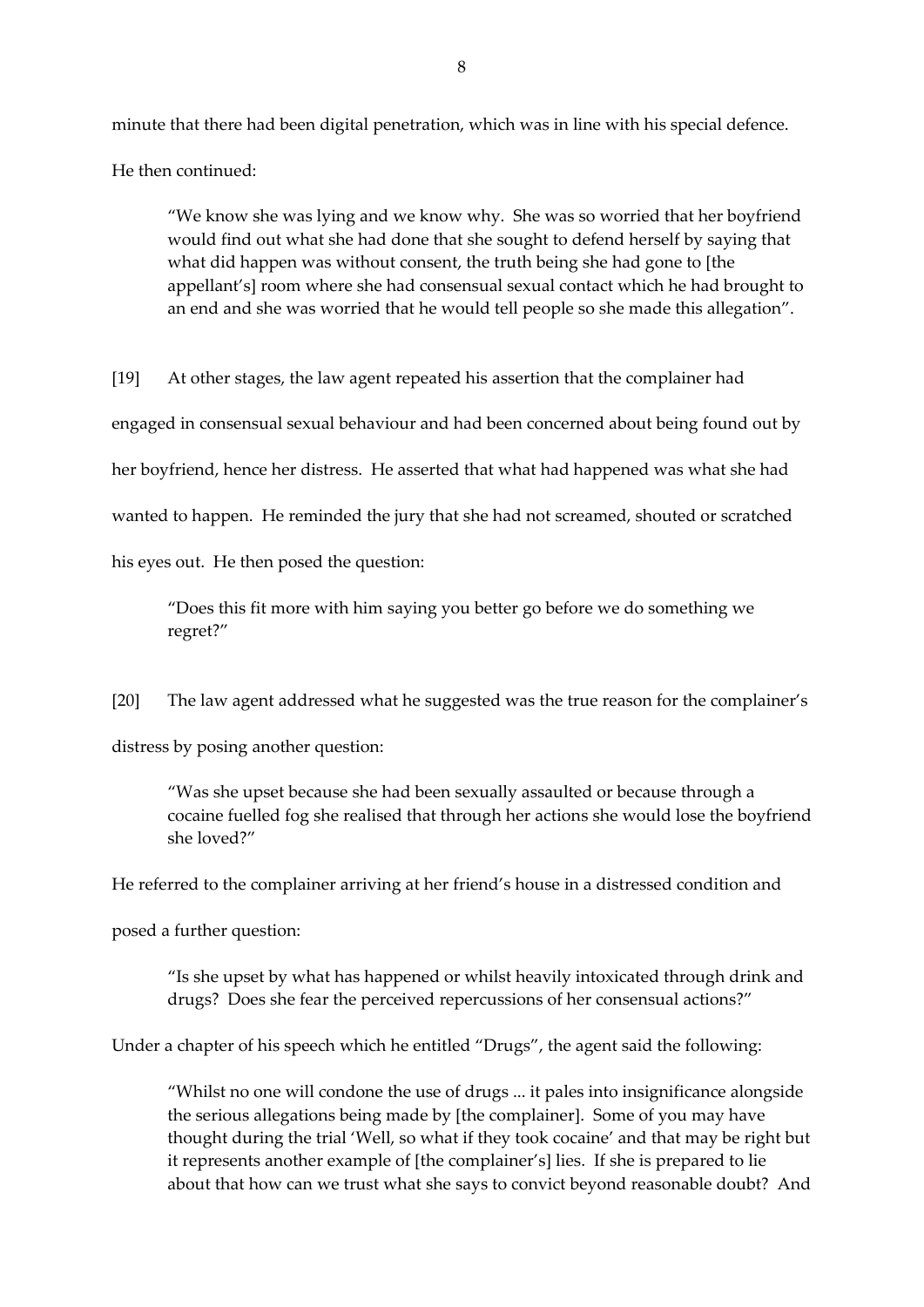did the use of cocaine badly impair her judgment in the aftermath of what happened?"

## *Charge to the jury*

[21] In a detailed charge to the jury, the sheriff said that it was important that the jury should understand what was evidence and what was not. Questions or suggestions which were made to witnesses were not evidence, no matter how forcefully or how often they are put. What was said in the speeches was not evidence either. The sheriff directed the jury that (*the Crown*) had to prove not only a lack of consent on the part of the complainer, but also that there was an absence of belief on the part of the appellant that she consented. All of those elements required to be proved by corroborated evidence.

[22] The sheriff explained that the special defence of consent had, as its only purpose, the giving of notice to the Crown that a particular line of defence could be adopted. It did not take away from the appellant's "stance" that he was not guilty. The Crown had to prove the case beyond reasonable doubt. The defence did not require to lead evidence in support of the defence. If the jury considered that any evidence relating to the special defence raised a reasonable doubt, an acquittal had to follow. He continued:

"And in this case, the [appellant's] position is that, at the time of this incident, there was accepted to be some limited sexual contact between ... those concerned and that the complainer was a willing participant in everything which went on. In other words, she consented, which is an absolute defence to the charge".

The sheriff explained that his use of the word complainer was to the person who was alleged to be the victim in the case and who had made a complaint that certain things had happened. It was for the Crown to satisfy the jury beyond reasonable doubt that the special defence should be rejected.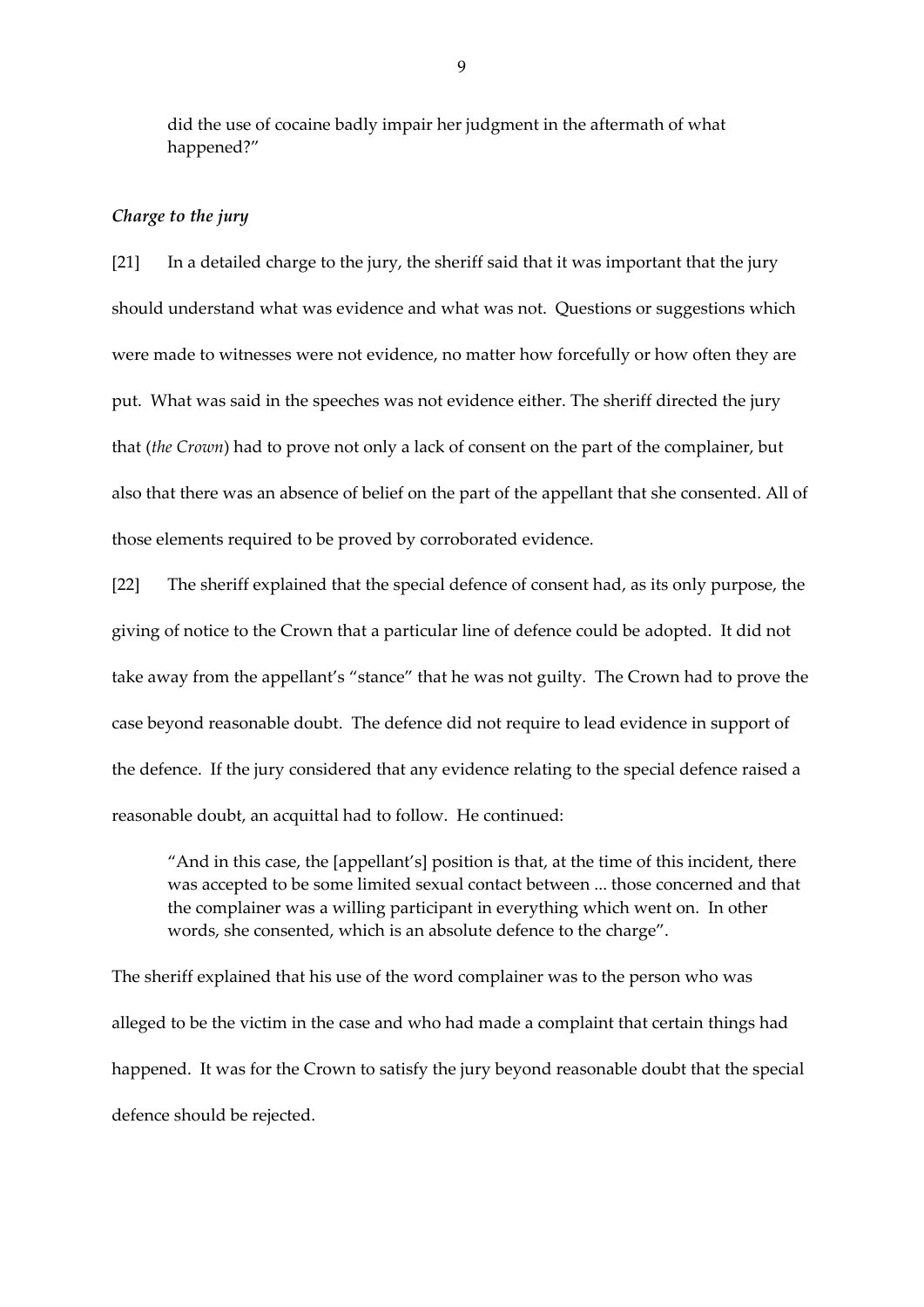[23] The sheriff stated that he wanted to say something "about consent and reasonable belief and consent". He defined consent in terms of the statute, before continuing:

"Now, what about reasonable belief of consent? Well I have to direct you that it is a defence to the charge obviously that the complainer consented, but it's also a defence to the charge that even if you were satisfied that the complainer did not consent, it would still be a defence if the accused nevertheless genuinely had a reasonable belief that she was consenting – in other words, a belief he honestly held which was based on some reason."

The defence agent had said that the evidence pointed to consent to the limited sexual

activity which the appellant had admitted but, even if the complainer had not consented, the

Crown had failed to demonstrate that the appellant had no reasonable belief that she

consented. It was for the Crown to show that the appellant had no reasonable belief that she

had consented.

[24] It was at this part of the charge that the sheriff altered his description of the

complainer to that of "victim", by saying:

"Of course, if you accepted, from the evidence, that he actually knew the victim didn't consent to what took place, then it follows that he must have had no reasonable belief that she had consented. But simply having an honest belief that the victim consented wouldn't be enough; it must also be held on reasonable grounds. How do you judge that? Well you look objectively at what the proven facts tell you about the interaction between the victim and the other party and their mutual or what understanding they would have had on that understanding about what was happening and to decide if the accused's belief that the victim was consenting was reasonable, you can have regard to whether he took any steps to find out if she was consenting and what steps these might have been".

The sheriff then returned to describing the complainer as such or by name.

[25] Having dealt with the Crown case, the sheriff turned to the defence in saying the

following:

"And the defence position is that there was a limited sexual contact, which is admitted, but that was ... freely consented to, if not initiated, by [the complainer] and [the appellant] should be acquitted because any sexual activity that took place was not a crime because of the essential element of lack of consent doesn't feature."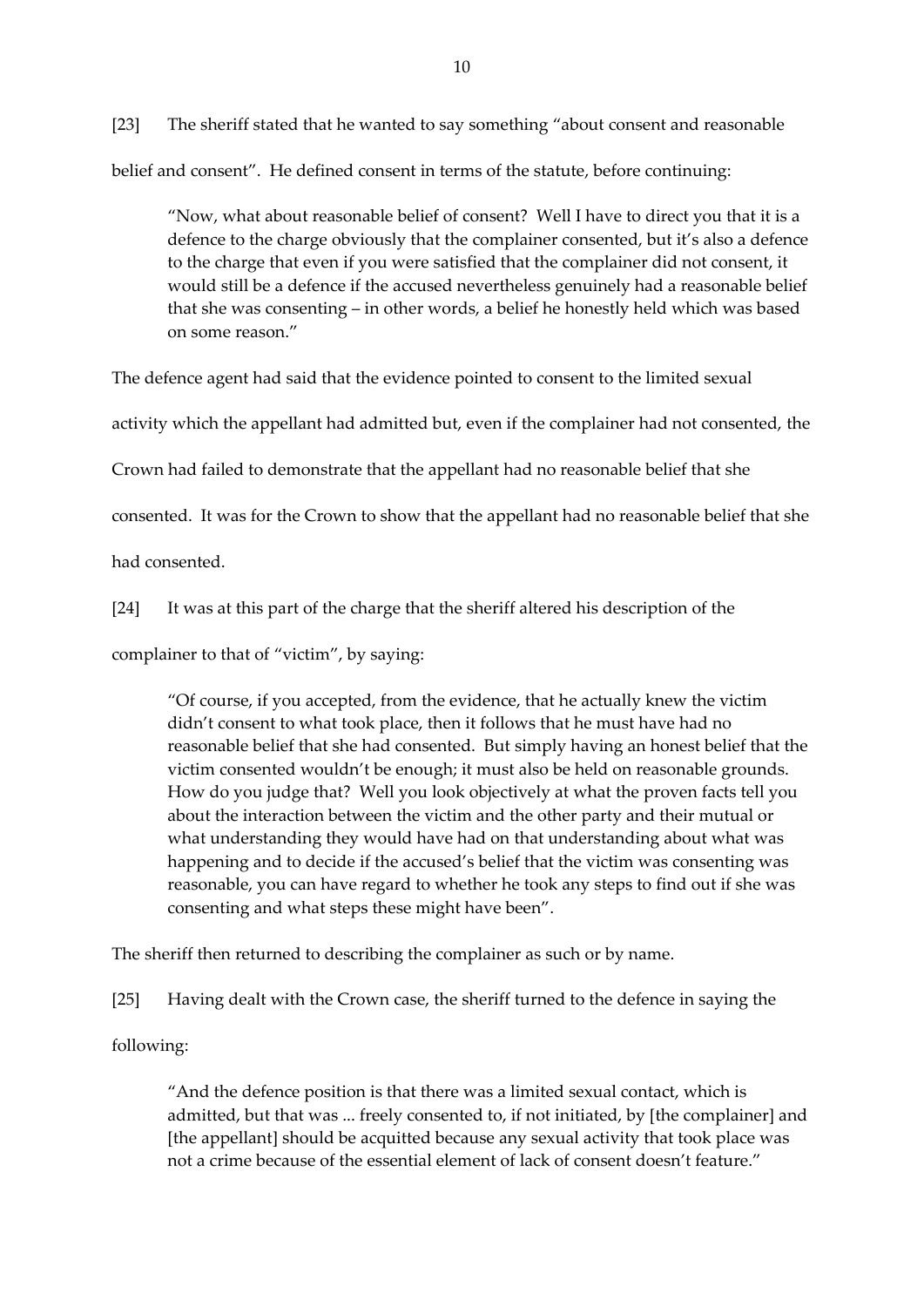The sheriff continued:

"And the crux of things, in the defence view, is ... the complainer's relationship with her boyfriend, [PW].

And the defence suggest to you that they do have another explanation for her distress and that she had ... was worried about what her boyfriend would say if he found out that she had initiated something sexual with [the appellant] and she was lying to cover herself."

This matter was expanded upon before other matters which the defence had raised were repeated, including the suggestion that the complainer had admitted to DR that she had been using cocaine. This indicated that the complainer had been caught out lying.

### **The court's questions**

[26] In advance of the hearing of the appeal, a number of questions were posed by the court. These sought the parties' views on the bases upon which the appellant's law agent had been entitled: (i) to examine the complainer on things which she had said to DR; (ii) to elicit hearsay evidence from DR as to what the complainer had said to her; (iii) to cross examine the complainer about cocaine use and the altercation between her and her boyfriend; (iv) to suggest to the jury that the complainer had lied about incident; (v) to assert to the jury that the episode had been consensual; (vi) to suggest to the jury that the complainer had taken cocaine, was in a drug fuelled fog and that the use of cocaine had impaired her judgment; and (vii) to suggest to the jury that her conduct fitted more with the appellant saying you better go before we do something they would regret. The court also enquired whether the sheriff ought to have given a direction under section 288DB(2) of the 1995 Act in light of the eliciting of evidence that the complainer did not fight the accused off and the comments made about this in the speech.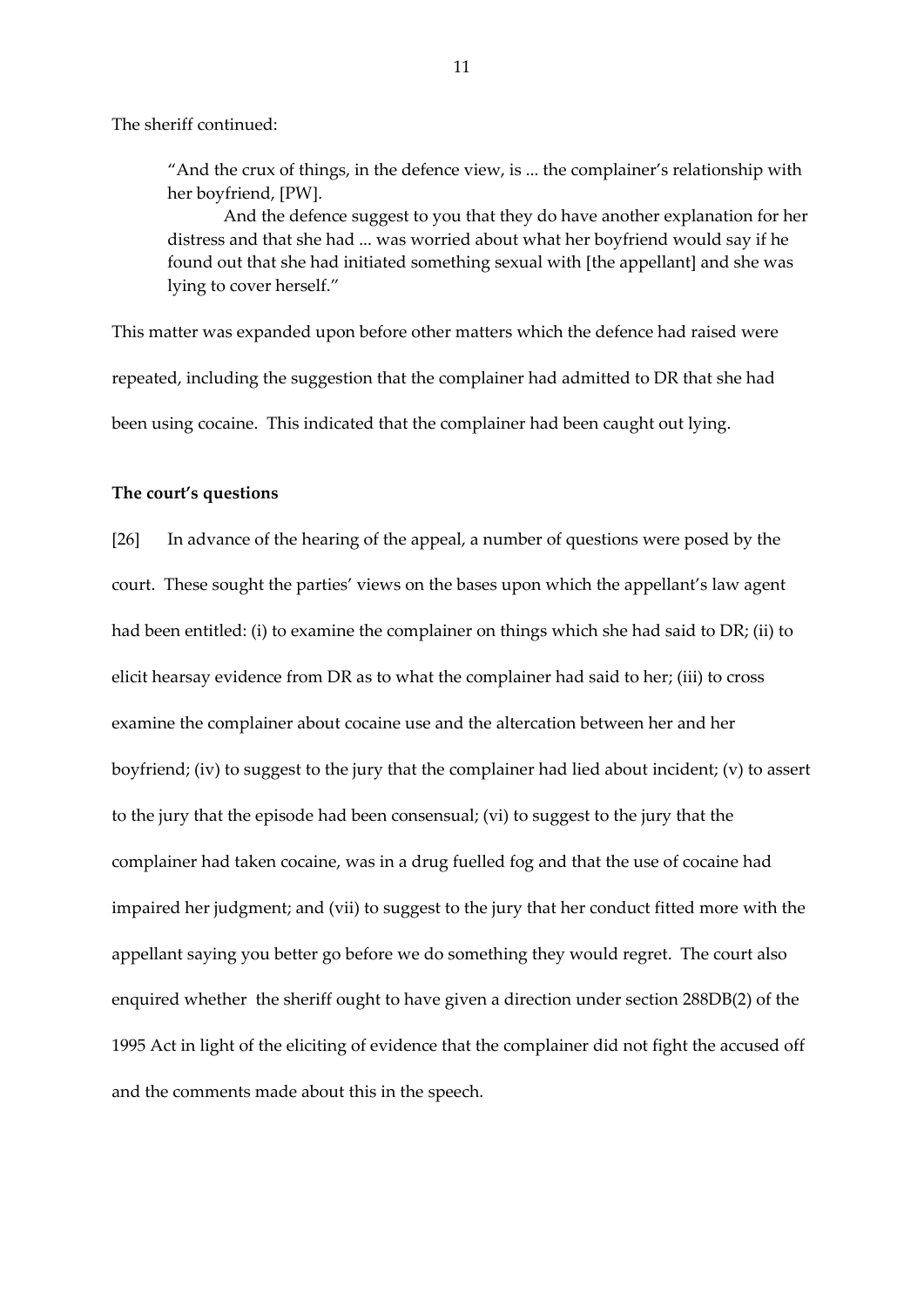## **Submissions**

### *Appellant*

[27] In addressing the ground of appeal, the appellant contended that the references to the complainer as a victim were crucial directions which were prejudicial to the appellant and had caused a miscarriage of justice. It had been entirely inappropriate to refer to the complainer as a victim. The appellant had admitted sexual conduct in terms of the joint minute. The issue at trial was whether or not the complainer had consented or if the appellant had had a reasonable belief that she had been consenting. In *Wishart* v *HM Advocate* 2014 SCCR 130 (at para [7]) the court had stated that it was not appropriate to refer to the complainer as a victim, citing *Hogan* v *HM Advocate* 2012 SCCR 404.

[28] In answer to the questions, which had been raised by the court, the purpose of questioning DR, about what the complainer had said to her, was to demonstrate an inconsistency between the complainer's evidence and what she had said to DR (1995 Act, s 263(4); *Ahmed* v *HM Advocate* 2009 SCCR 861). The cross-examination about the cocaine and the previous episode of aggression between the complainer and her boyfriend, followed upon a successful 275 application. Although it was initially maintained that the statement which the complainer was alleged to have made to DR was evidence that demonstrated cocaine use, it was ultimately accepted that this was hearsay and there was no evidence of such use. There was no basis for the agent saying to the jury that the appellant had said "you'd better go" to the complainer. There was no basis upon which the defence agent had been entitled to suggest to the jury that the complainer had consented. Notwithstanding the terms of the written Case and Argument, which stated that the issues at trial were whether or not the complainer had consented and whether the appellant had had a reasonable belief that she had been consenting, it was accepted that the special defence ought to have been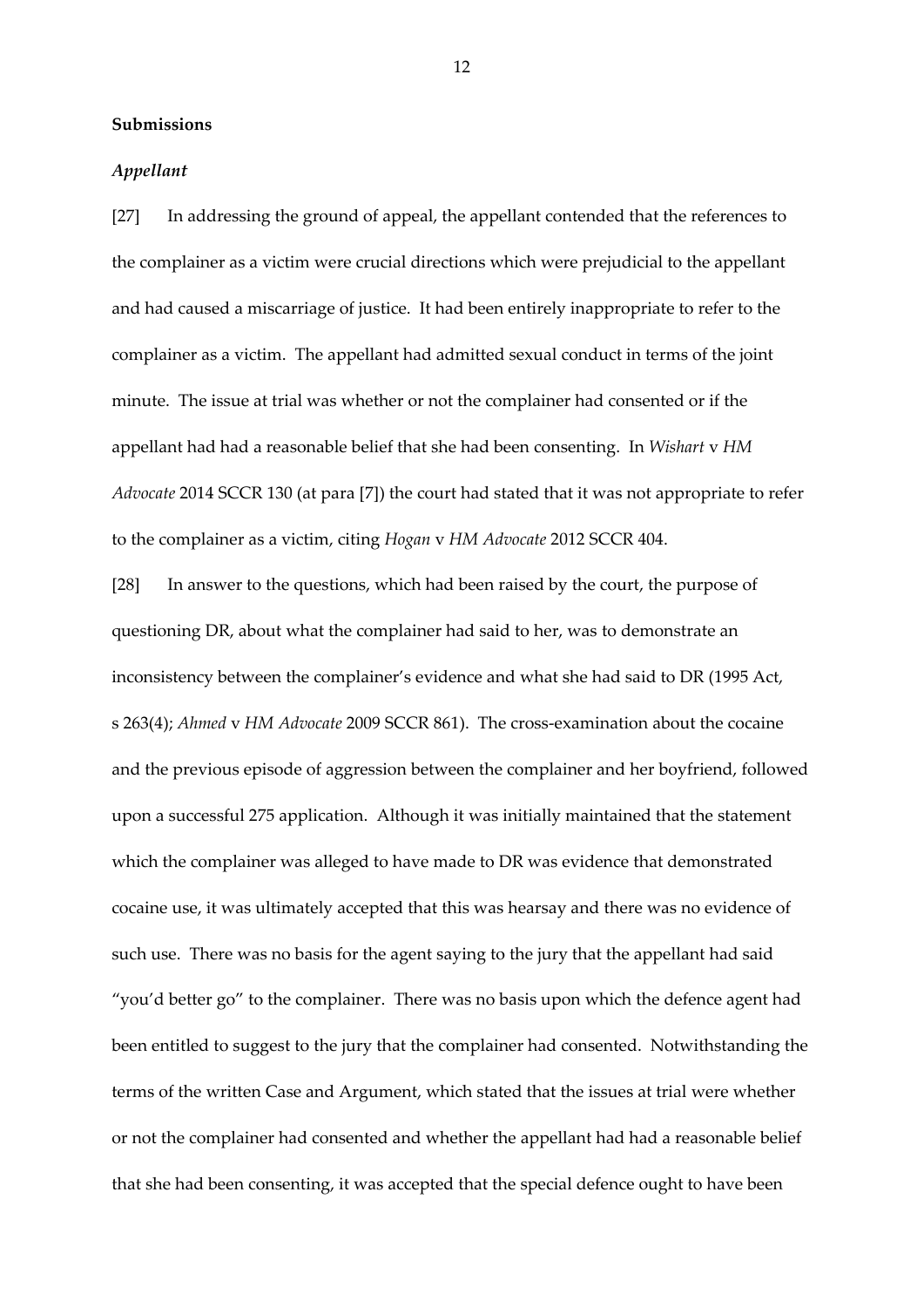withdrawn and the issue confined to one of whether the Crown had proved the case (*Bakhjam* v *HM Advocate* 2018 JC 127). No issue of reasonable belief arose (*Maqsood* v *HM Advocate* 2019 SCCR 59 at para [16], citing *Graham* v *HM Advocate* 2017 SCCR 497 at para [23]). The sheriff ought to have given a direction in terms of section 288DB(2) of the 1995 Act.

### *Respondent*

[29] The advocate depute submitted that, although it was common to refer to the alleged victim of a sexual assault as a complainer, the proper legal term, where such a person had given evidence, was simply "witness". The term "complainer", as referring to a witness as distinct from the procurator fiscal, had found its way into sections 274 and 275 of the 1995 Act. It was not a word which should be used prior to a conviction. As a generality, the sheriff used the term complainer considerably more than he had mentioned the word victim. He also referred to the complainer by name on a number of occasions. The references to victim were temporary slips. Looking at the charge as a whole however, the use of victim is not capable of being interpreted as indicating how the sheriff perceived the complainer's evidence to be. Using the term did not automatically mean that there had been a misdirection (*Hogan* v *HM Advocate* (*supra*) at para [34] and *Wishart* v *HM Advocate* (*supra*) at para [7]). The sheriff's directions did not amount to him impressing his own views of the evidence unduly upon the jury. The term victim had been used at a point in the charge which had dealt with a defence for which there was no evidence. The sheriff did fall into error when dealing with the defence of consent in that he said that the appellant had a position whereby the complainer had consented. That error was favourable to the appellant.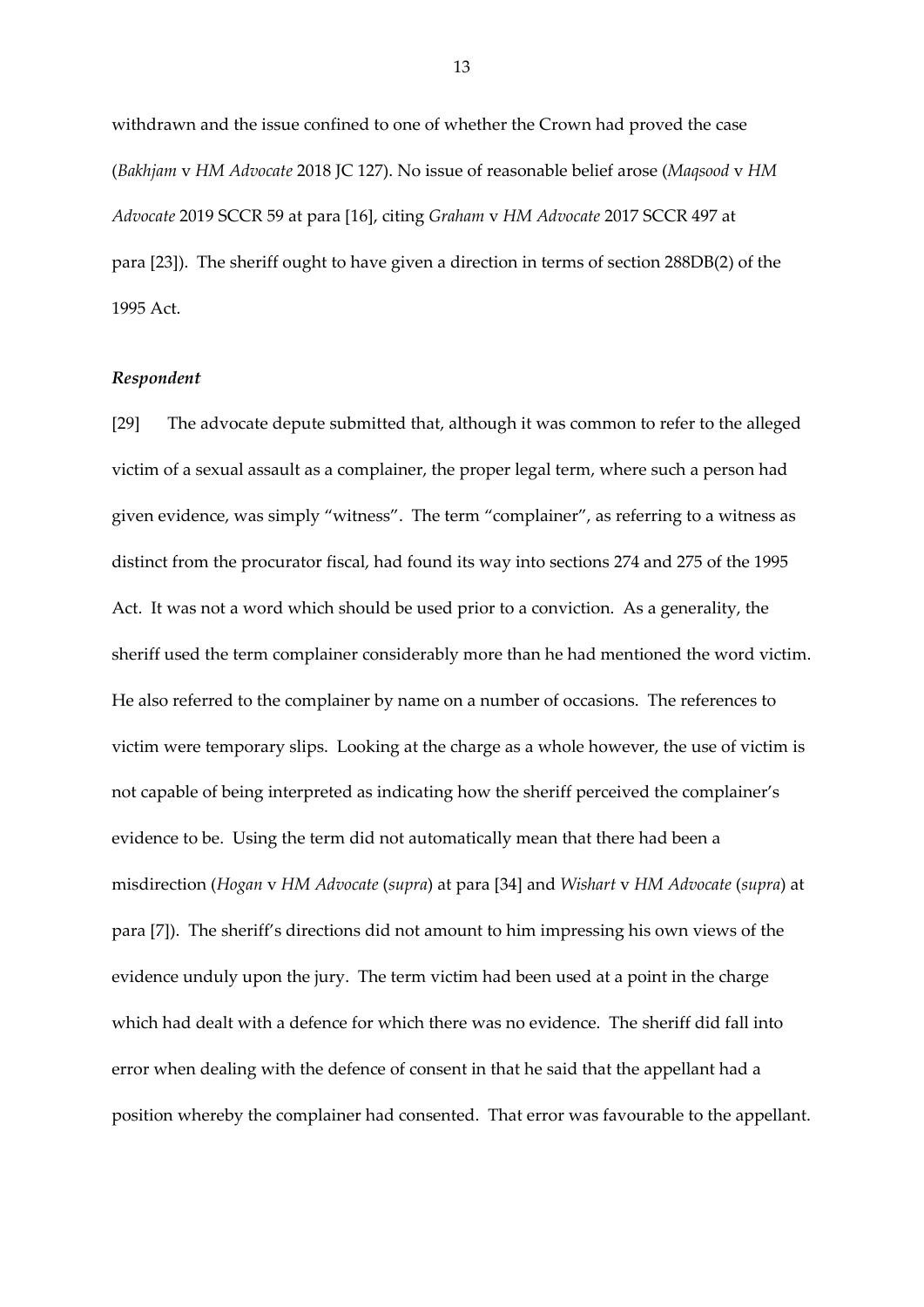[30] It was accepted that the section 275 application should have been opposed and refused. There had been no evidence of cocaine use. The purpose of adducing the hearsay of DR had not, contrary to the Practice Note (No 2 of 2017), been stated at the time.

[31] It had not been open to the appellant to ask the jury to conclude that a complainer had consented when there was no evidence from either the appellant or any other source to that effect. The defence should be restricted to asking the jury to consider whether the Crown had proved its case (*Bakhjam* v *HM Advocate* (*supra*) at paras [33]-[35]). The trial judge ought to have withdrawn the defence of consent, whilst making it clear that the jury still had to be satisfied beyond reasonable doubt that the Crown had proved what had occurred had been without that consent. A section 288DB(2) direction should have been given.

#### **Decision**

#### **"Victim"**

[32] The sheriff's charge spans 45 pages of transcript. When referring to the complainer, the sheriff used that term 29 times. On another 11 occasions he used the complainer's full name. He twice referred to an "alleged victim". It is unfortunate that on page 28 he began to refer to the victim, although that was in a general context and not specific to the complainer. However, on several occasions on page 31 (*supra*) he does refer to the complainer as the victim. This should not have occurred, as the sheriff has recognised in his report, for the reasons stated in *Hogan* v *HM Advocate* 2012 SCCR 404 (LJG (Hamilton), at para [34]) and *Wishart* v *HM Advocate* 2014 SCCR 130 (Lord Eassie, delivering the opinion of the court, at para [7]). As in both of these cases, the court is not satisfied that this has led to any miscarriage of justice. The sheriff did not use the word in a manner which would have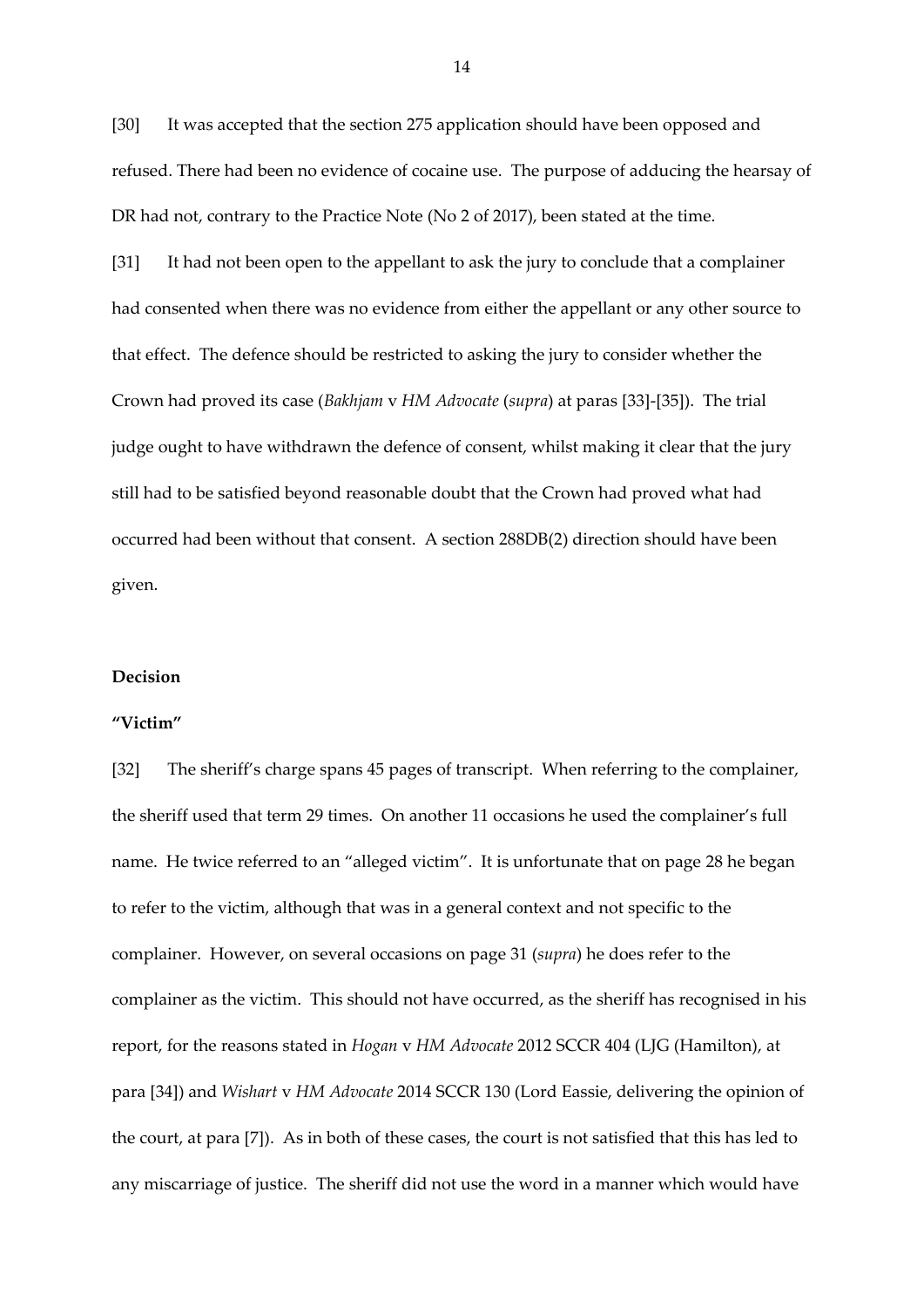suggested that the crimes libelled had been committed or that the complainer was in fact a victim. It is clear from the context in which the words appear that the references to a "victim" were *lapsus linguae*. It would have been clear to the jury that the task which they had to undertake was a determination of whether the events had occurred as described by the complainer. The appeal is accordingly refused.

#### *Section 275 and the cross examination*

[33] The court has made repeated efforts to ensure that the "rape shield" provisions of sections 274 and 275 of the Criminal Procedure (Scotland) Act 1995 are properly adhered to by trial courts. It has explained the import of these sections in clear terms (see eg *CJM* v *HM Advocate* 2013 SCCR 215; *HM Advocate* v *CJW* 2017 SCCR 84). It has also given definitive guidance on the duties of a judge to control the tone and content of cross-examination, especially in sexual offences cases (eg *Dreghorn* v *HM Advocate* 2015 SCCR 349, *Donegan* v *HM Advocate* 2019 JC 81). The importance of this to the proper administration of justice cannot be underestimated. The problem is well understood and was outlined two decades ago in the Scottish Executive's paper "Redressing the Balance: Cross-examination in rape and sexual offence trials" which prompted the changes to sections 274 and 275 of the Criminal Procedure (Scotland) Act 1995 in section 7 of the Sexual Offences (Procedure and Evidence) (Scotland) Act 2002. Despite this, and the clear import of these sections, the courts have continued to be criticised for failing to provide complainers in sexual offence prosecutions with adequate protection from irrelevant, and often distressing, questioning. This case is a further illustration of a trial court's failure in this regard.

[34] Section 275 applications must be properly administered and determined. Once made, they ought to be carefully considered by the Crown. If they seek the admission of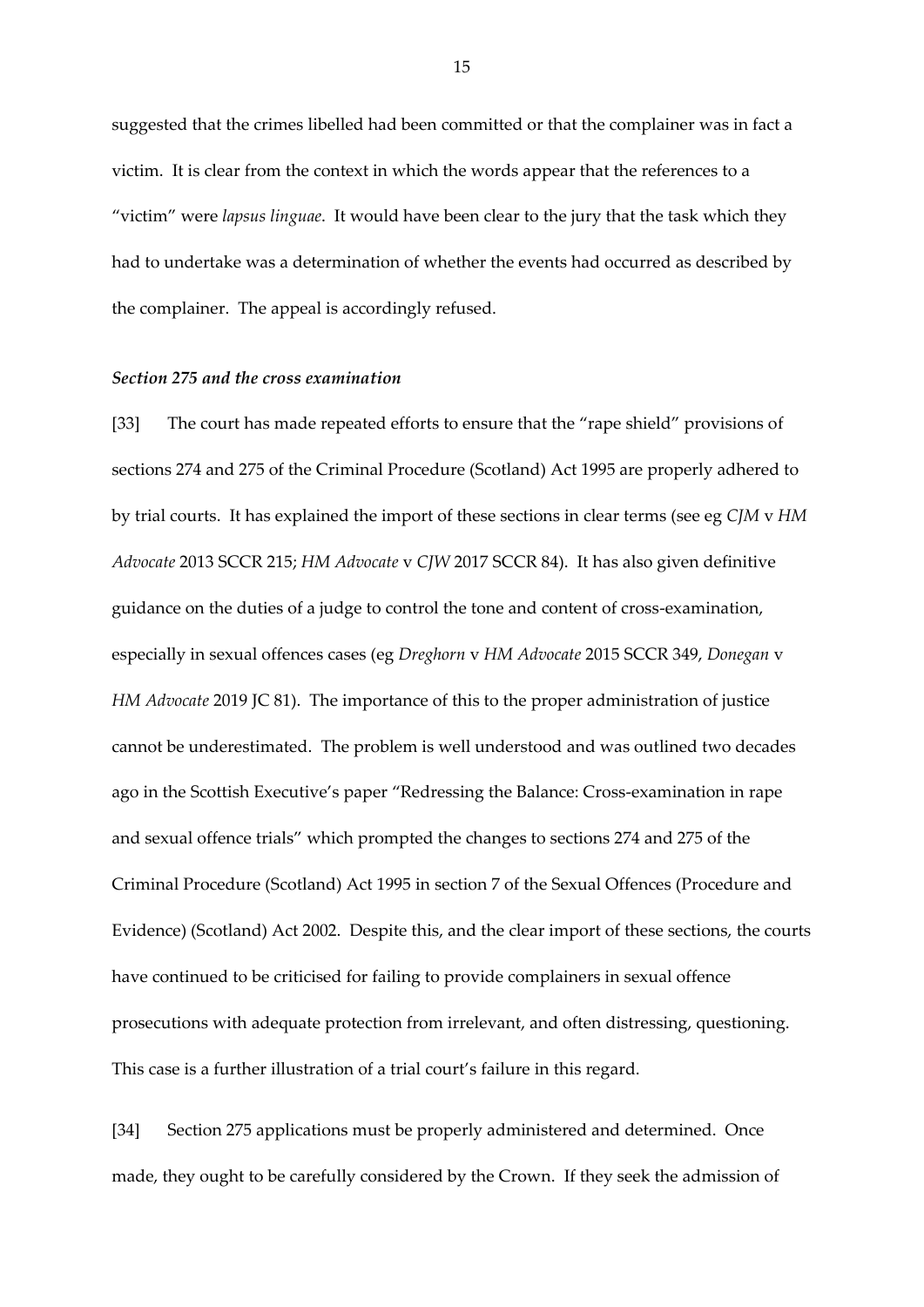evidence which is inadmissible at common law or under section 274, they ought normally to be opposed. Without such opposition, in the context of an adversarial system, the court may find it difficult to exclude the proposed evidence, which is outlined in the application, when it is relatively ignorant, at the stage of determining the application, of the totality of evidence which is to be adduced by the Crown at the subsequent trial. There was no opposition in this case and, as the Advocate Depute correctly accepted, there should have been.

[35] Especially when a section 275 application is made at a First Diet (1995 Act, s 71(2A)), as it was in this case (cf the time limit of 14 days before the trial in section 275B(1)(b), it ought to be considered at that diet and properly determined by the court. That means that the court must decide, first, whether the evidence sought to be admitted is admissible as relevant at common law. Secondly, if it is admissible, the court must determine whether it is struck at by section 274 (an attack on character, engaged in unrelated sexual or other behaviour). Thirdly, if it is struck at, the court must consider whether it meets the test for admission under section 275(1)(a) (specific occurrence of sexual or other behaviour or specific facts demonstrating character or condition/predisposition) and 275(1)(b) (relevance to proof of guilt). Fourthly, the court must make a decision on whether the probative value of the evidence is significant and outweighs any risk of prejudice to the proper administration of justice (s  $275(1)(c)$ ), including the protection of the complainer's dignity and privacy.

[36] The court is obliged, if it is admitting any evidence in terms of section 275, to state its reasons for doing so (s 275(6)). These reasons ought to be recorded. This means that they ought to be minuted so that the parties, and any subsequent judge or sheriff involved in the case, can know precisely what the decision has been. There is no record of any of this having been done in this case. That is a serious deficiency.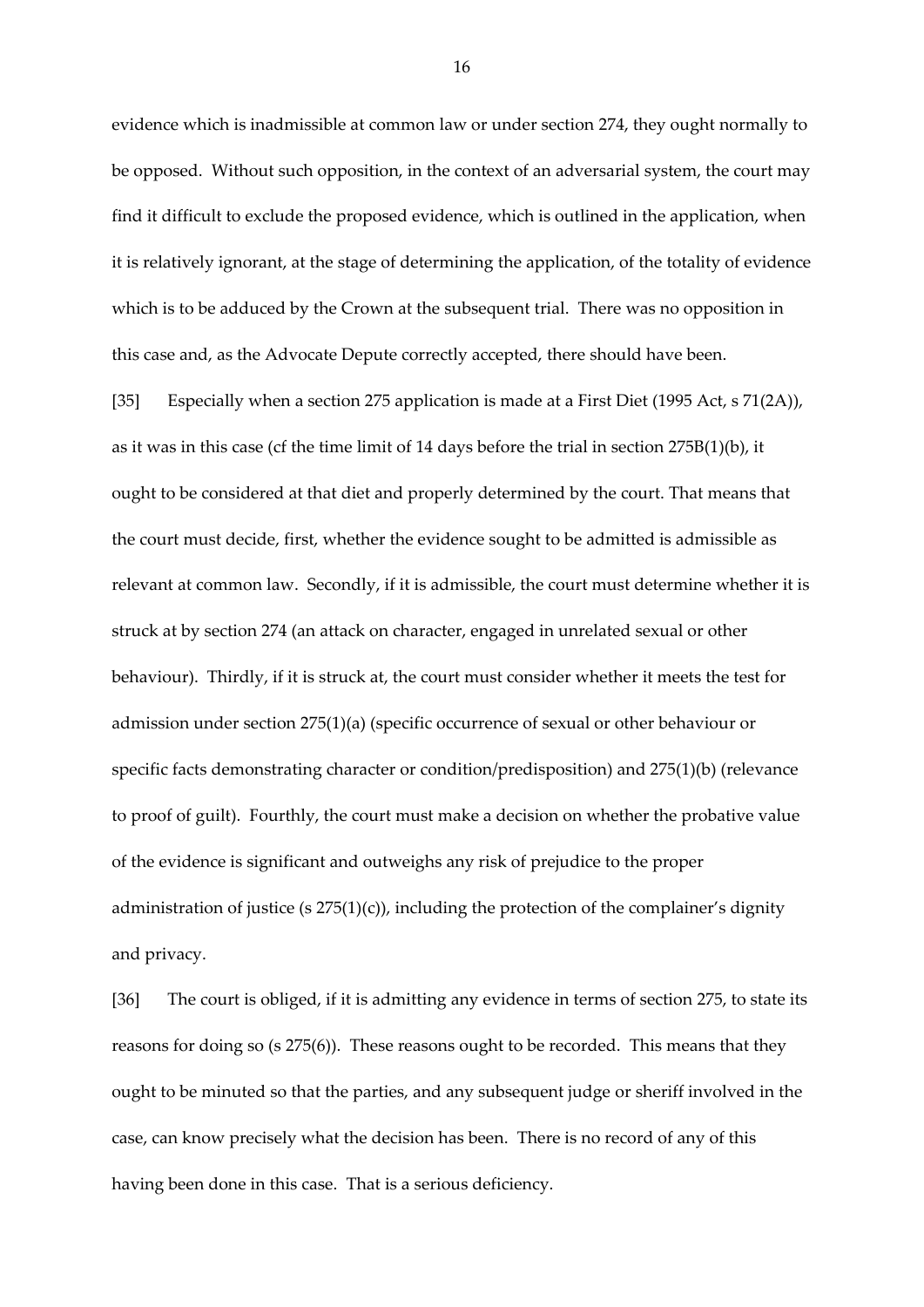[37] The section 275 application, in so far as relating to events prior to the incident libelled in the charge, ought to have been refused. The first matter sought to be admitted related to an allegation that the complainer had at some unspecified date fallen off a roof in a state of intoxication. The latter part of the allegation was a gratuitous attack on the pursuer's character. The fall was irrelevant, since any injuries sustained as a result could not have been classified as occurring within the unchallenged one or three days before the event spoken to by the Forensic Medical Examiner. Any evidence of this nature would have been inadmissible at common law. It ought to have been excluded on that basis. Allowing evidence of this irrelevant and insulting nature into a trial of a sexual offence is a serious failure in the administration of justice.

[38] The same considerations apply to the second matter which was sought to be introduced. This related an altercation between the complainer and her boyfriend which "could have resulted in her sustaining injuries". This is vague as well as irrelevant. If this type of allegation is to be made, there must be evidence to support a contention that the injuries which both the complainer and the FME spoke to could have been caused in an incident of this nature. There was no such evidence. This ought to have been objected to and excluded.

[39] The final matter concerns the allegation that the complainer had taken cocaine together with the appellant. It is possible that this might have been admitted if a proper reason were given for its admission, but none is apparent from the section 275 application. The reason given is that it is relevant to "the special defence of consent, *mens rea* and credibility of the complainer". It is said that the evidence was relevant "as it represents the true reason for there being contact between [the appellant] and the complainer". None of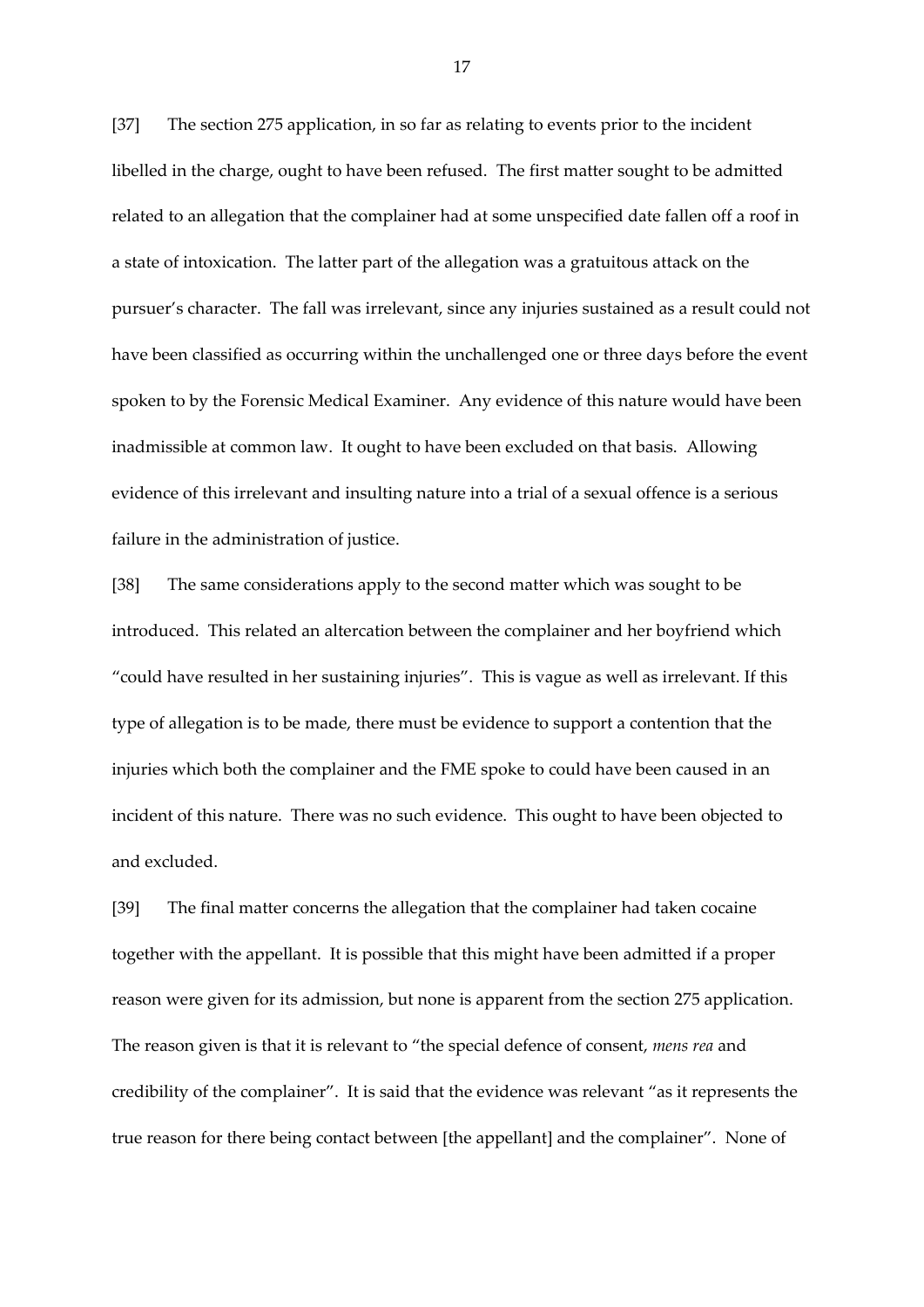this, especially the reference to "*mens rea*" makes any sense. How the consumption of cocaine together could have a bearing on any of these issues remains a mystery.

[40] Matters do not stop there. What was put to the complainer was that she had taken the cocaine with her to the appellant's flat (ie supplied illegal drugs to him). This was not even in the section 275 application. Similar considerations apply to various other irrelevancies adduced at the trial, such as the complainer throwing a mobile phone at her boyfriend and the complainer showering with DR. All of this evidence ought to have been objected to and excluded. It is most unfortunate that a complainer in a sexual offences trial should have been subject to such questioning. It is not at all surprising that she was distressed as a result.

#### *The Special Defence and Consent*

[41] There was no evidence in support of the special defence of consent. In these circumstances the appellant's law agent ought, in accordance with the normal and accepted practice, to have withdrawn the plea in advance of addressing the jury (*Lucas* v *HM Advocate* 2009 SCCR 892, Lord Carloway, delivering the opinion of the court, at para [12]). The agent should at least have made the position clear in his speech to the jury (*ibid*). He did not. On the contrary, he maintained that the incident had involved consensual sex in the absence of any evidence for that line. He was, of course, entitled to address the jury on the basis that the Crown had not proved the case beyond reasonable doubt. He was free to make submissions on credibility and reliability. He was not entitled to suggest to the jury that a positive case of consent had been made out in the absence of any evidence to support that case. It was improper to do so.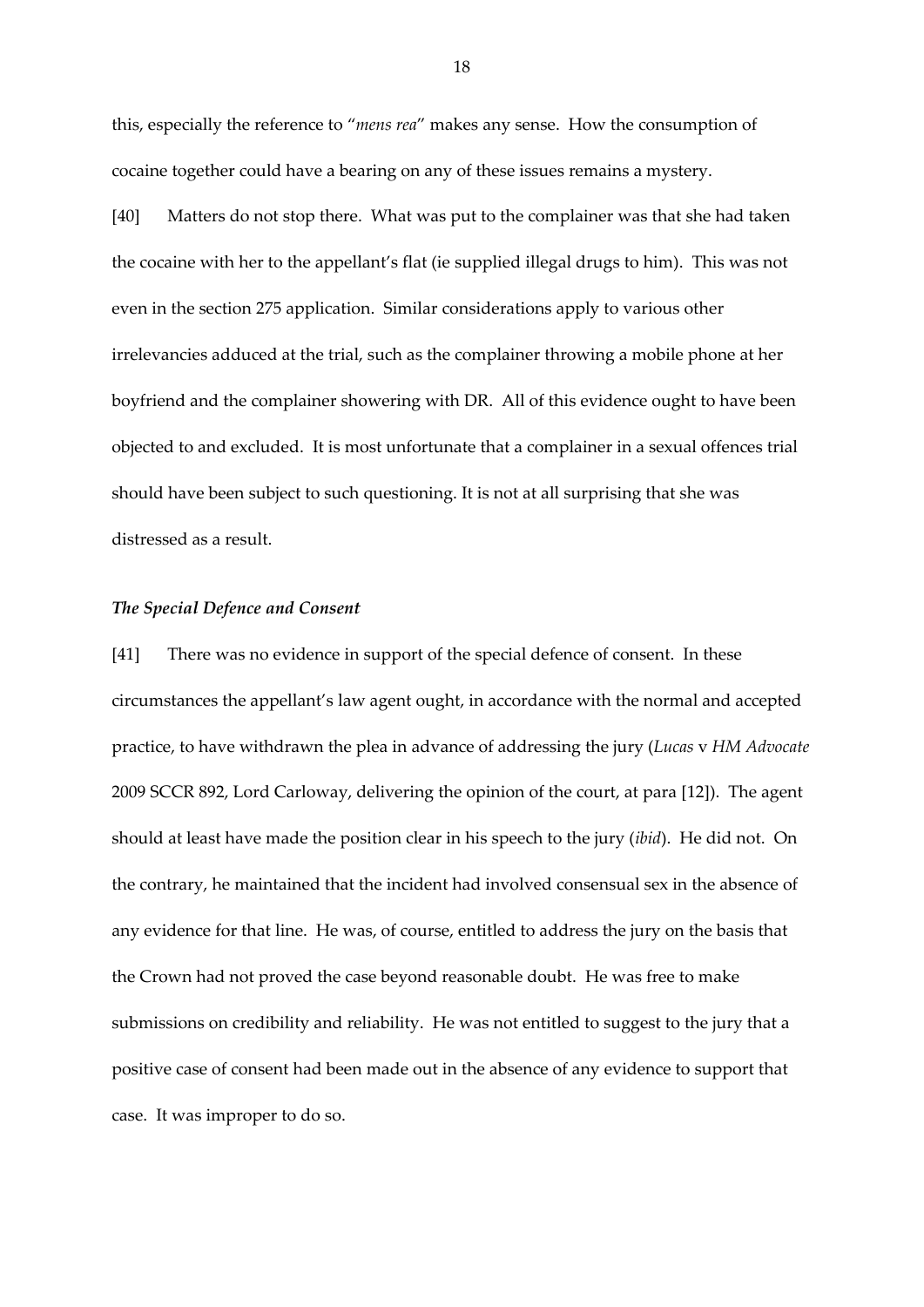[42] In these circumstances, it was for the sheriff to make the position clear to the jury; ie that there was no evidence that the pursuer had consented to any sexual activity but that they still required to consider: whether they accepted the complainer's testimony as credible and reliable; and whether her account was adequately corroborated. The sheriff's direction to the jury, that they required to acquit if they considered that any evidence relating to the defence raised a reasonable doubt, was misplaced. There was no such evidence. Equally, the sheriff's statement that the appellant's "position" was that "the complainer was a willing participant in everything which went on" is a misdirection. The appellant had no "position" (*Bakhjam* v *HM Advocate* 2018 JC 127, LJG (Carloway), delivering the opinion of the court, at para [35]) beyond the terms of the joint minute, that he had digitally penetrated the complainer, and the fact of his not guilty plea.

[43] This matter was compounded by the sheriff directing the jury to consider whether, even if they were satisfied that the complainer did not consent, the appellant had a reasonable belief that she had consented. There was no evidence upon which the jury could find that there was any belief in consent, far less a reasonable one. The directions, which required the jury to consider reasonable belief, ought not to have been given (*Maqsood* v *HM Advocate* 2019 SCCR 59, LJG (Carloway), delivering the opinion of the court, at paras [16], citing *Graham* v *HM Advocate* 2017 SCCR 497 at para [23]) and [17]). This was compounded further by the erroneous direction that there required to be corroboration of a lack of reasonable belief (*ibid*).

## *Hearsay*

[44] The evidence of what the complainer said to DR in the aftermath of the incident was hearsay. It may have been admissible for a number of purposes, including its use as a *de*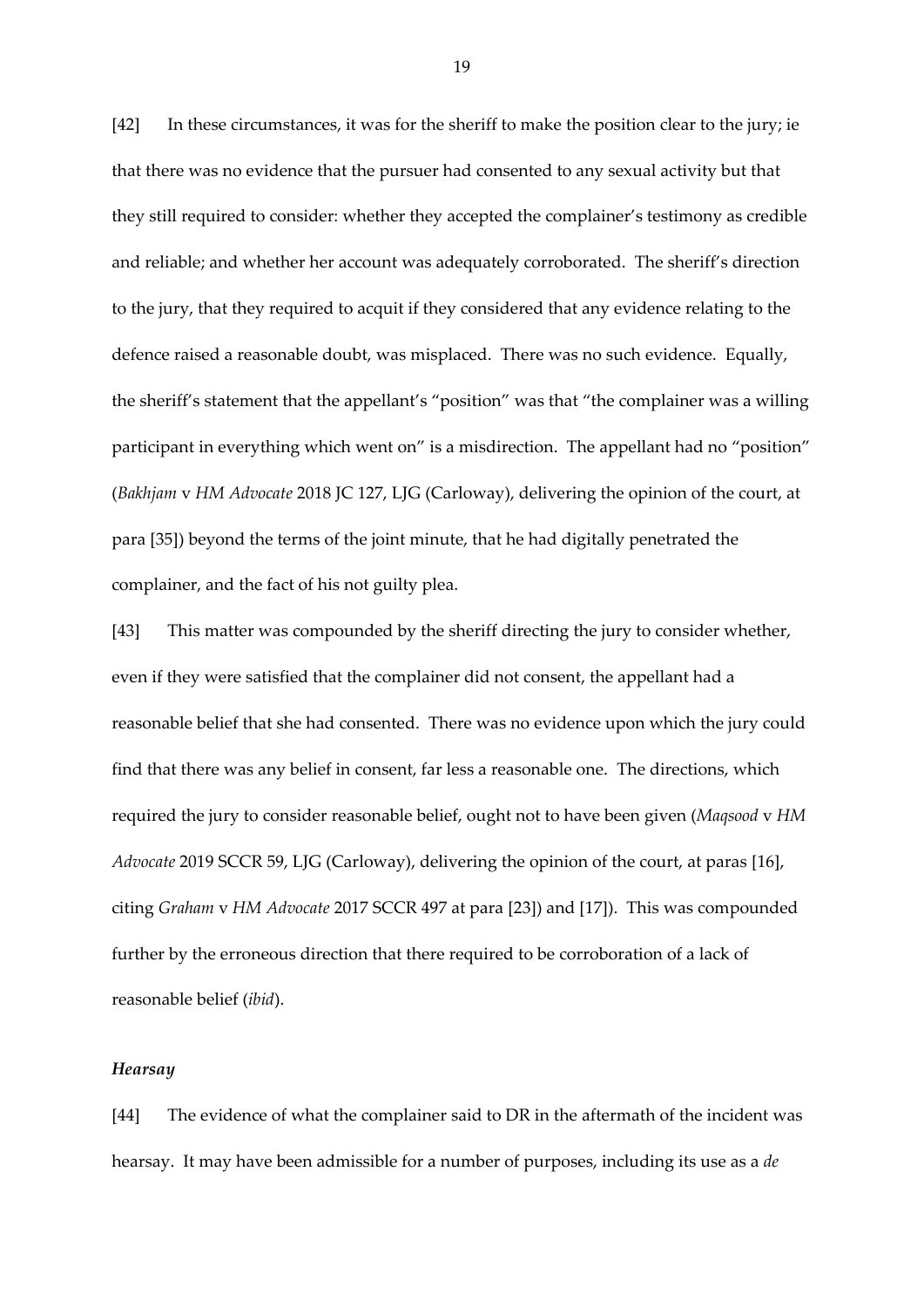*recenti* statement to bolster the credibility of the complainer or as a prior inconsistent statement designed to achieve the opposite result (1995 Act s 263(4)). If it was the latter, in terms of the Practice Note (No 2 of 2017) *Prior Statements* (para 4) it would have been of assistance if the sheriff had clarified what the purpose of the questioning was. What is clear, in any event, is that what DR maintained the complainer had said to her could not become evidence of fact. There was accordingly no proper basis upon which the appellant's agent could have addressed the jury to the effect that the complainer was engulfed in a "cocaine fuelled fog" or "heavily intoxicated… through drugs". There was no basis for suggesting to the jury that "Some of you may have thought during the trial 'Well, so what if they took cocaine'" or that the use of cocaine had badly impaired the complainer's judgment. In that state of affairs, not only should the defence agent have refrained from making these baseless allegations but also the sheriff should have either stopped the agent from doing so, preferably in the course of his jury speech, or at least made the matter clear in his charge to the jury; *viz*. that there was no evidence that the pursuer had taken any cocaine. Not only did he not do so, he provided legitimacy for the allegation by repeating it as something for the jury to consider when he gave them directions on the evidence.

[45] The defence law agent's reference in his speech to the alleged remark "you better go before we do something we regret" is in an even worse position. It was not even hearsay. It was no more than something which was put to, and denied, by the complainer. It was not evidence and ought not to have been used at all in the speech. It was improper to do so. Although the sheriff did tell the jury in general terms, that suggestions made to witnesses and the content of a jury speech did not constitute evidence, he ought specifically to have directed the jury to ignore that part of the speech and to have explained why; *viz*. that there was no evidence that such a remark had been made.